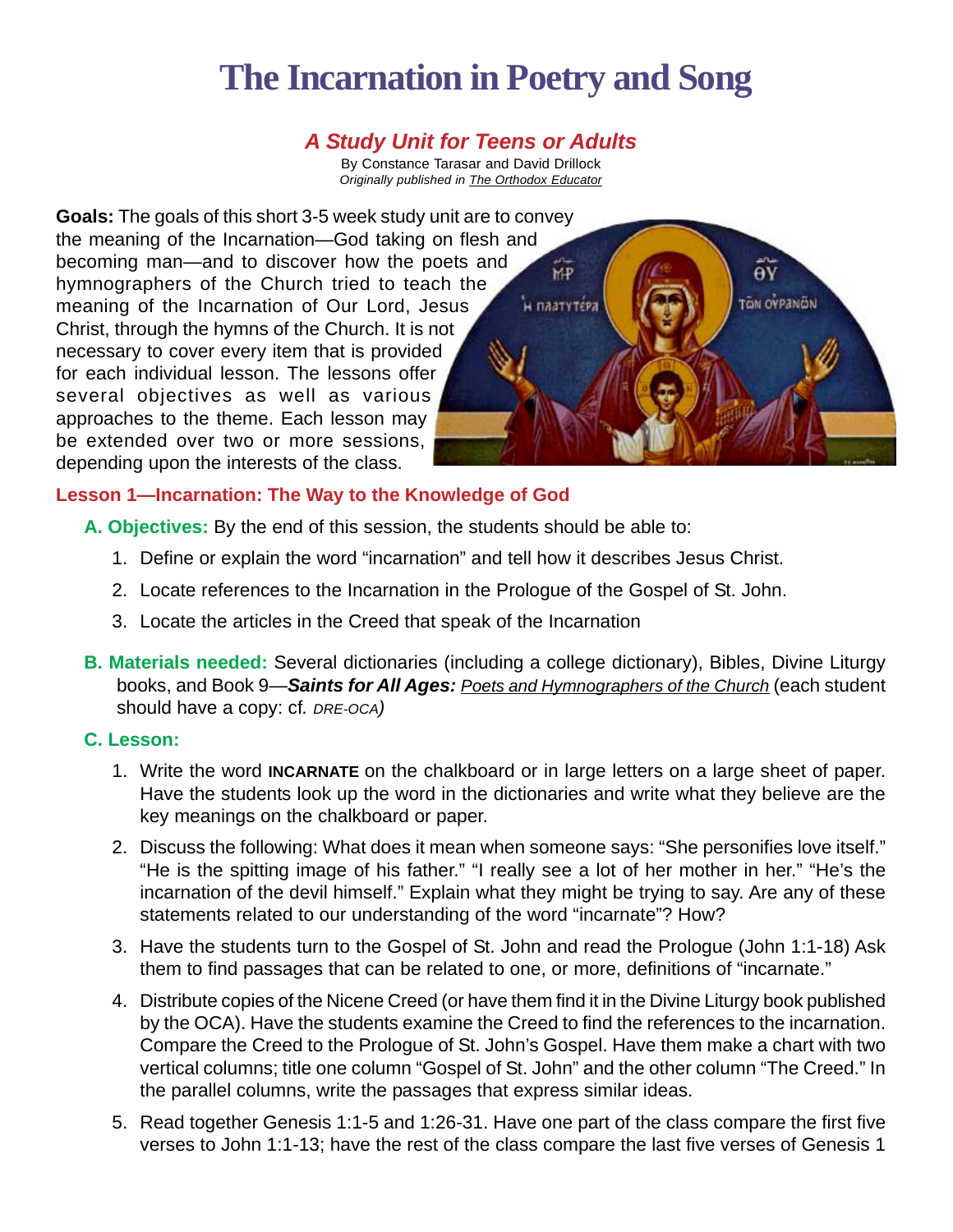to John 1:10-18. At the end of the class period, let the students summarize what they believe is meant by "the incarnation of the Son of God."

## **D. Assignment:**

Read pages 3-4 and 18-30 in *Poets and Hymnographers of the Church.* If there is class time remaining, you can introduce the readings and let them begin.

## **Lesson 2—St. Auxentius and the Troparion**

**A. Objectives:** By the end of this session, the students should be able to:

- 1. Describe or define the word "troparia."
- 2. Locate the troparia on Psalm 141-142 ("Lord I Call" verses) and the Aposticha, from Vespers and the troparia on the "Praises" from Matins. (see Liturgy Resource Bin for verses).
- 3. Identity in the troparia of the Christmas services the phrases referring to the Incarnation of Christ.
- **B. Materials needed:** *The Services of Christmas, Poets & Hymnographers of the Church,* St. Vladimir's Seminary recording: *"Orthodox Hymns of Christmas"*

### **C. Lesson:**

- 1. Review the story of St. Auxentius, discussing his concern about how to teach the doctrine of the incarnation and how he came to write troparia. (Note: the second line of the verse on p. 20 should read "assuming the substance *of* our flesh...")
- 2. Ask the class to define "troparion" in their own words. (If needed, they may use the text in the story or the glossary at the end of the book for help.) Explain that troparia occur in many places in the services: in the liturgy after the Entrance hymn "Come, let us worship"; in the Vespers service, on Psalms 141-142 "Lord I Call," and the Aposticha (the verses immediately preceding St. Simeon's Prayer); and in Matins following Psalm 148 (The Praises). Using the *Divine Liturgy* book and *The Services of Christmas* book, have the students try to locate the troparia in the sections noted above. (For the Christmas Vigil of Compline and Matins, the troparia of the *Litya* and *Aposticha* are found at the end of Compline. Other troparia may be found after the reading of the Psalms and before the reading of the Prokeimenon during each of the Hours. (*Cf.* pp. 6-8, 15-17, 24-26, 34-36 for the Hours; 41-44,72-76, 100-103, 112 and 113-114).
- 3. Divide the troparia among the members of the class or divide into small groups for the activity. Have each person or group find in their set of troparia any phrases referring to the incarnation of Christ.
- 4. Learn to sing one of the troparia. The verse at the bottom of page 15 (of the Christmas services) "He is our God..." is sung to the melody of "O Heavenly King" [Tone 6]." If you need help, ask the choir director to assist in this part of the class. If the class members are members of the choir, use this time to practice the troparia that they will sing in church.
- 5. If time permits, listen to the recording "Orthodox Hymns of Christmas" (SVS Press), focusing on the "Lord I Call" troparia. Follow along with the music using the texts from the service book (page 44)

## **D. Assignment:**

Read pages 24-30, plus the insert on page 29 in *Poets and Hymnographers.*